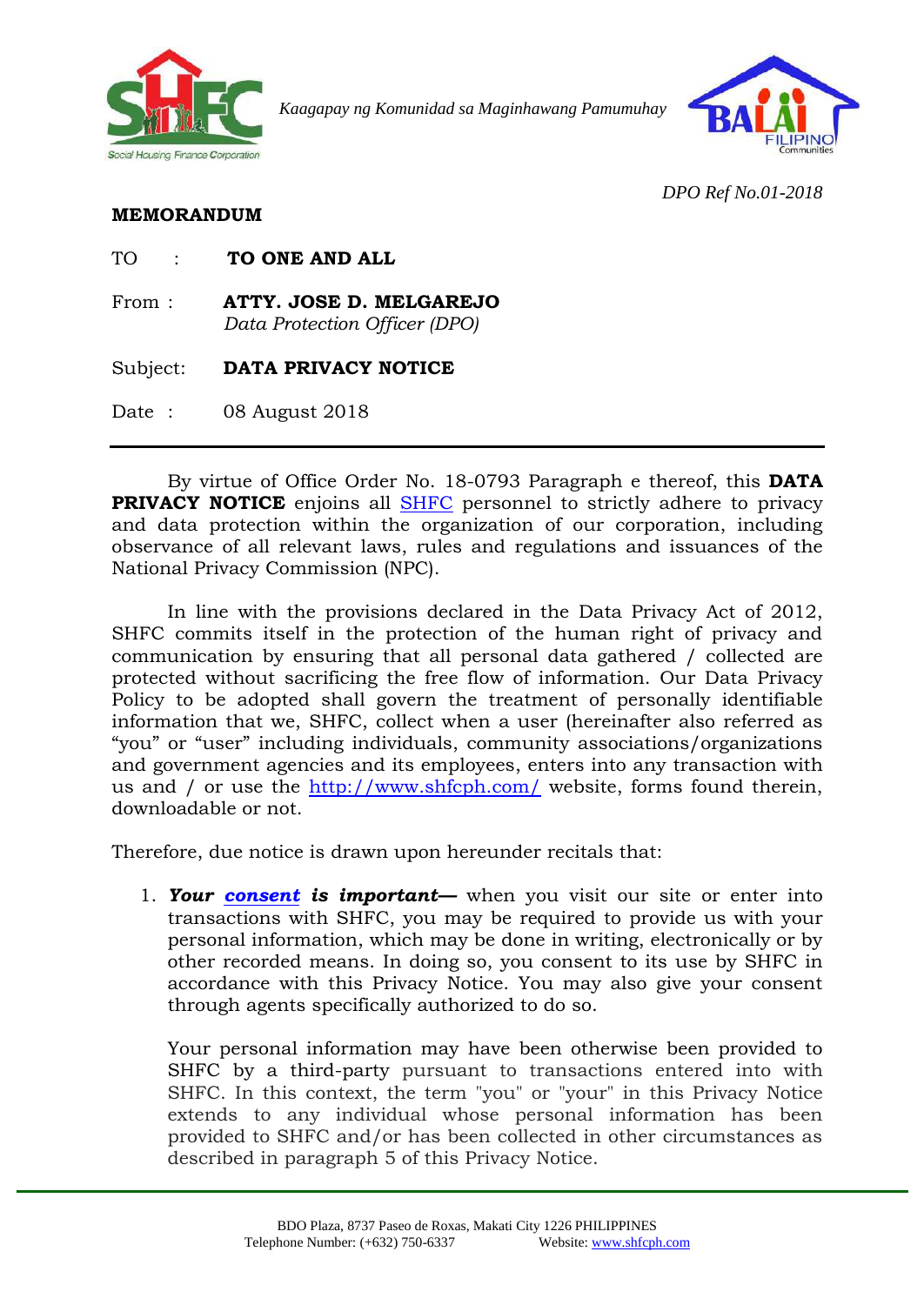We may also collect your sensitive personal information (including, data relating to your race, ethnic origin, marital status, age, color, and religious, philosophical or political affiliations, etc.) if you enter/apply for rendition of services or engage our corporate functional needs (such as housing finance, employment opportunities, contract of goods & services, etc.) through recognized and accredited community associations and mobilizers with SHFC, or via SHFC electronic portal or other intermediaries similar thereto. This sensitive information shall only be used to ascertain your application with us necessary in the determination of your capacity and qualification for the services or engagements that you signed up for and the same shall not be disclosed without your explicit consent. You may withdraw/revoke your consent at any time but the same may result in SHFC being unable to provide or grant your application.

Your consent shall first be obtained whenever any other person requests or demands access to your Personal Information and Personal Sensitive Information.

All requests or demands made by any other person for access to your personal information or personal sensitive information shall be submitted to the Data Protection Officer for the determination of [grant or denial of access](HL-3.docx) authorized under the Data Privacy Act (RA101731) or any existing law.

- 2. *Types of Personal Information that we collect—* Personal information recorded in a material form or not, from which your identity is apparent or can be reasonably and directly ascertained or when put together would directly and certainly identify you. This includes, but shall not be limited to your name, address, marital status, age, contact details, financial information such as your income, your identity card, place of birth.
- 3. *[Purpose](HL-4.docx) of the Information that we collect—* the purpose of our collection will enable us to properly address your concerns and ascertain your application with us.
- 4. *Manner of Collection of your Personal Information—*we obtain your personal information in various ways, such as, but not limited to applications forms, emails, letters or even during your conversations with our staff/officers in our offices, also from our analysis of your transactions ( such as payment history, loans, etc.) and from the data and information that we obtain from third parties (such as other government agencies, legal representatives, spouses, parents, guardians, dependents) and from other publicly available sources. We may also collect your personal information from our websites IP address (an IP address is a number that is automatically assigned to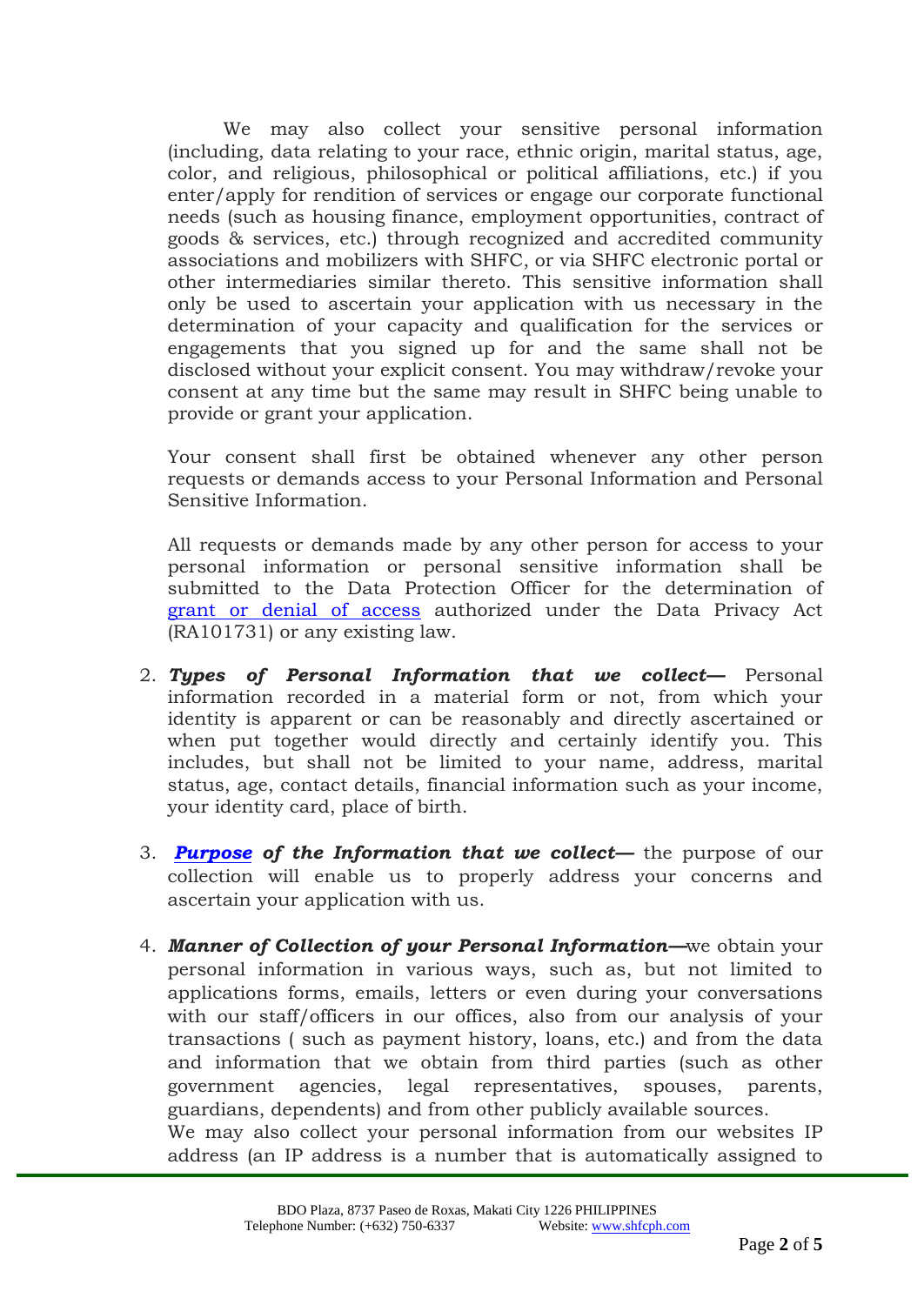your computer when you signed up with an Internet Service Provider). When you visit our website, your IP address may be logged in our server. We will use your IP address to help diagnose your browsing interests and concerns as could be found in our server, and also to administer and manage our website. From your IP address, we may identify information from which you are accessing our website. Generally we do not link your IP address to anything that can enable us to identify you unless it is required by law and regulation.

- 5. *What we use in collecting your data—* SHFC collects your data in accordance with paragraph 4 while our website is being improved to meet the requirements under the Data Privacy Act.
- 6. *How do we dispose your personal data with us—* Currently, we do not yet dispose any digital personal data but rather retain and store them in our LAN.
- 7. *Access to your personal information—* Upon request with our Data Protection Officer, you may access your personal information, correct or cancel the same.
- 8. *How you can contact us—* For further information regarding this Data Privacy Notice, you may contact our Data Protection Officer at *[boardsec78@yahoo.com.](mailto:boardsec78@yahoo.com)*
- 9. *Effectivity of this Privacy Notice—* This Privacy Notice shall take effect upon personal service and receipt hereof or publication hereof in the SHFC Website, whichever comes first.

Makati City, Philippines 08 August 2018.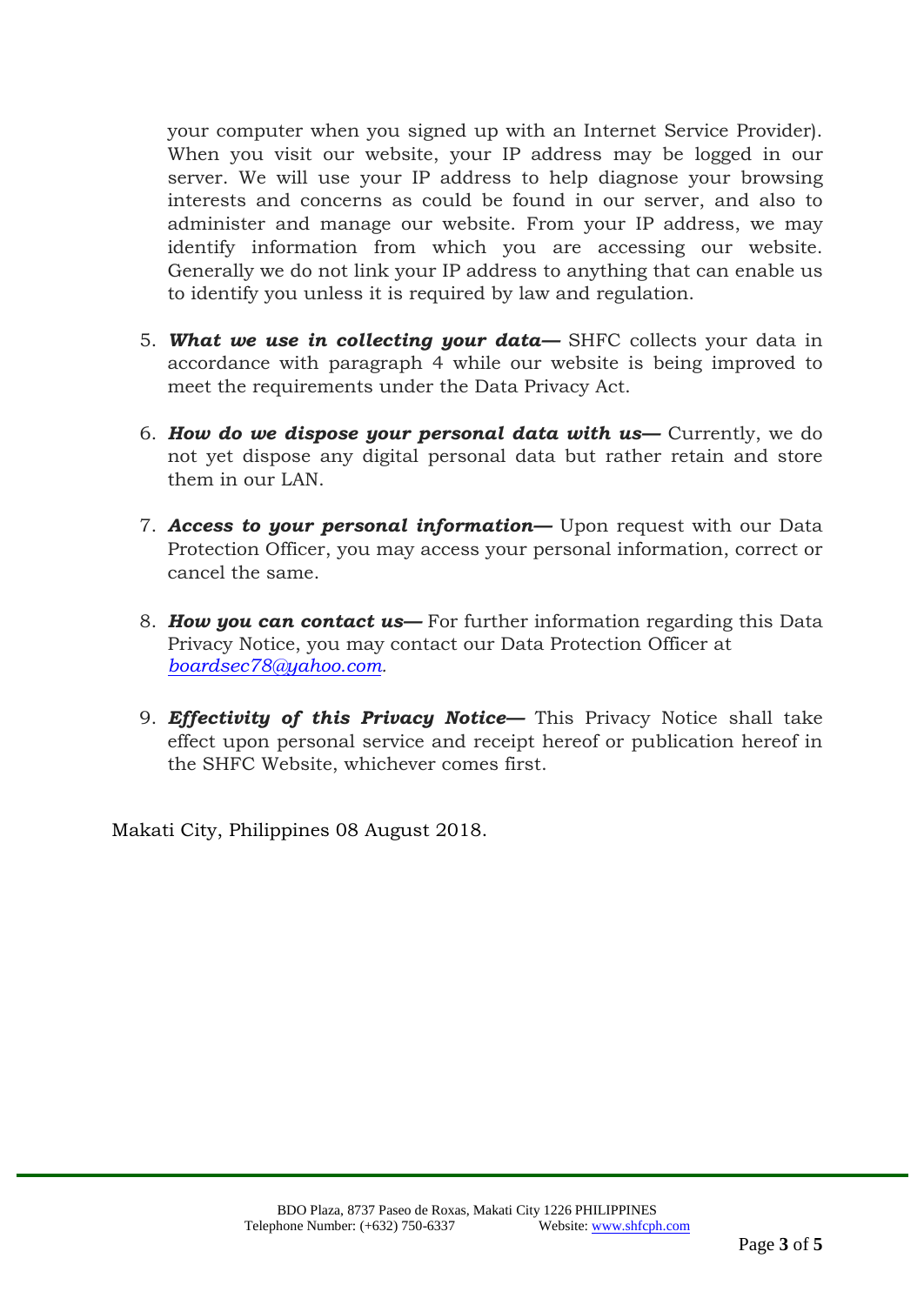*Personal information controller* refers to a person or organization who controls the collection, holding, processing or use of personal information, including a person or organization who instructs another person or organization to collect, hold, process, use, transfer or disclose personal information on his or her behalf. The term excludes:

> (1) A person or organization who performs such functions as instructed by another person or organization; and

> (2) An individual who collects, holds, processes or uses personal information in connection with the individual's personal, family or household affairs;

> There is control if the natural or juridical person or any other body decides on what information is collected, or the purpose or extent of its processing.

## [\(Data Privacy Act of 2012, Section 3, m\)](https://privacy.gov.ph/implementing-rules-and-regulations-of-republic-act-no-10173-known-as-the-data-privacy-act-of-2012/)

 *Consent of the data subject* refers to any freely given, specific, informed indication of will, whereby the data subject agrees to the collection and processing of personal information about and/or relating to him or her. Consent shall be evidenced by written, electronic or recorded means. It may also be given on behalf of the data subject by an agent specifically authorized by the data subject to do so.

[\(Data Privacy Act of 2012, Section 3, c\)](https://privacy.gov.ph/implementing-rules-and-regulations-of-republic-act-no-10173-known-as-the-data-privacy-act-of-2012/)

Section 37. *Limitation on Rights.* The immediately preceding sections shall not be applicable if the processed personal data are used only for the needs of scientific and statistical research and, on the basis of such, no activities are carried out and no decisions are taken regarding the data subject: Provided, that the personal data shall be held under strict confidentiality and shall be used only for the declared purpose. The said sections are also not applicable to the processing of personal data gathered for the purpose of investigations in relation to any criminal, administrative or tax liabilities of a data subject. Any limitations on the rights of the data subject shall only be to the minimum extent necessary to achieve the purpose of said research or investigation.

[\(Data Privacy Act of 2012\)](https://privacy.gov.ph/implementing-rules-and-regulations-of-republic-act-no-10173-known-as-the-data-privacy-act-of-2012/)